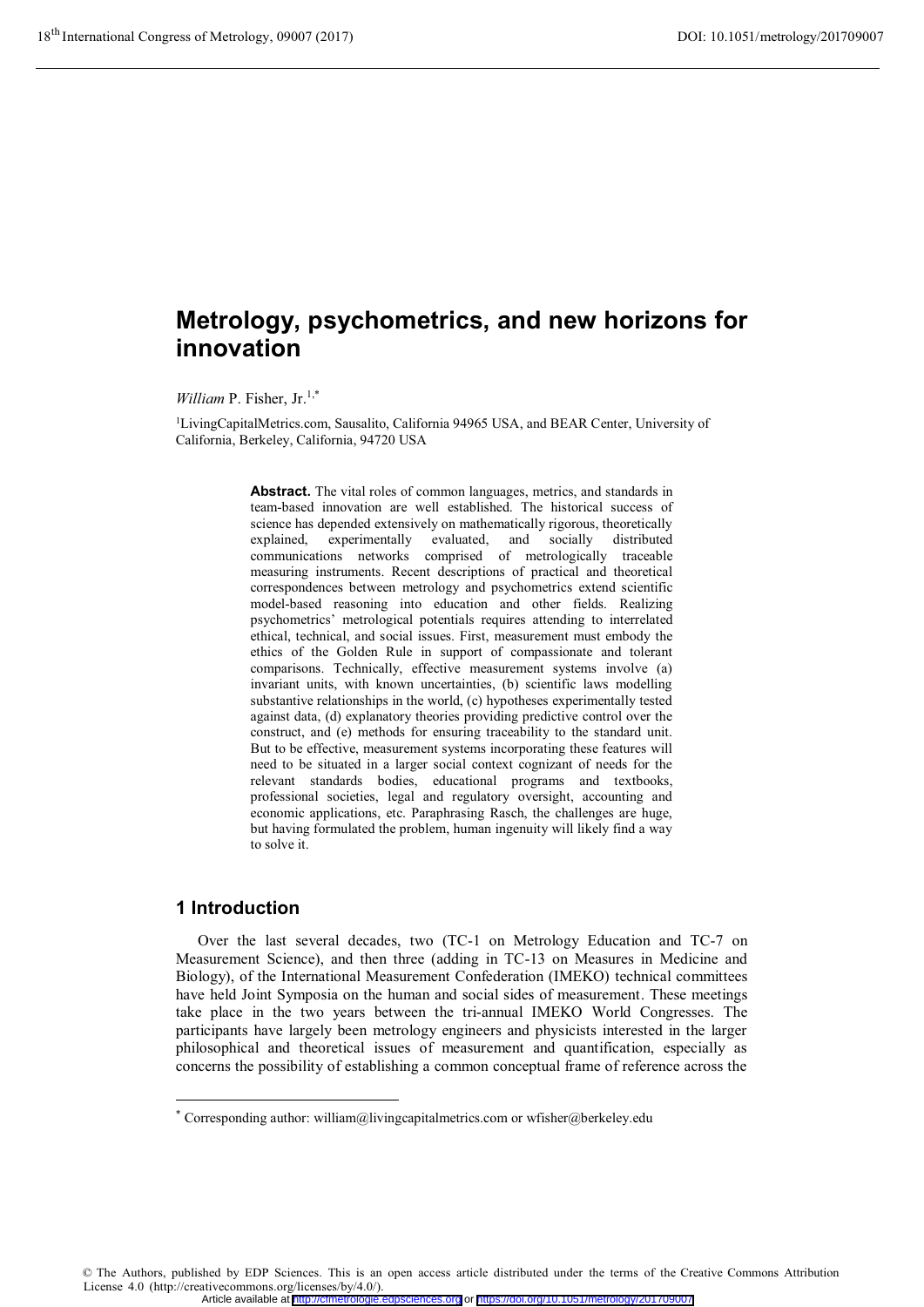natural and social sciences [1-12]. There have also been significant contributions from medical laboratorians, educators, psychologists, economists, and others [13-15].

Since the 2008 IMEKO Joint Symposium in Annecy, France, participation of researchers in education and health care making use of Rasch's probabilistic models of measurement has grown markedly [16-32]. A number of engineer-psychometrician collaborations have emerged from this work [33-39]. The role of psychometricians in the Joint Symposia has expanded, with the 2016 Joint Symposium hosted by the Berkeley Evaluation and Assessment Research (BEAR) Center in the Graduate School of Education at the University of California, Berkeley [40]. On this occasion, there were about equal numbers of engineers and psychometricians presenting and in attendance, with over 70 registrations. The 2017 Joint Symposium in Rio de Janeiro, Brazil, again has a number of psychometric presentations on the program, including a keynote from David Andrich [41], an early leader in theoretical and practical developments in Rasch measurement [42-45].

## **2 Psychometric metrology: Challenges and opportunities**

Realization of psychometrics' metrological potentials will require close attention to interrelated ethical, technical, and social issues. First and foremost, measurement must embody the ethics of the Golden Rule, treating others in a way that is sensitive not just to how I would want to be treated but to how I would want to be treated if I were them. The technical challenges associated with realizing a social ethic based on the Golden Rule must resolve the paradox of aiming "at two opposed things: human totality and human singularity" [46]. In accord with Ricoeur, it is essential to resolve the paradox by integrating the apparently opposed things at a higher level of metasystematic complexity [47]. Systems are typically conceived mechanically, such that aggregations are sums of parts, when what are needed are organic wholes greater than the sums of their parts. Technical and social solutions to this kind of multilevel problem take living language as their model [48], and are perhaps more accessible and feasible than is generally realized [24,36,38,49-51].

#### **2.1 The Golden Rule**

Compassionate and tolerant comparisons avoid committing the violence of the premature conclusion, as the philosopher Paul Ricoeur called it [52]. The Golden Rule [53] provides the model for proceeding. It requires some way of knowing that the way I treat others is equivalent to the way I would want to be treated. To know this, I need to be able to project a basis for comparison, a kind of virtual, qualitative measuring system that keeps things in proportion by showing what counts as the same thing for different people.

Just as the whole of many religious and philosophical approaches to life is captured in admonitions to not do to others what you would not want them to do to you [53], at root, all violence is the violence of the premature conclusion [52]. When prejudices, hegemonic agendas, fear, impatience, greed, etc. dominate relationships, we leap to unjustified conclusions and unfairly reduce others to caricatures of what they really are. This kind of reductionism and imposition of power is a choice in favor of violence over discourse. But if we choose discourse and the possibility of keeping the conversation going, then we have to stay open to seeking better representations of others and their positions. Of course, though we can remain open in principle to new information, it will be necessary at some point to make a decision. And so things are complicated when we stop short of physical violence, but then shut down the conversation in various ways, preventing others from representing their social, economic, and political interests under the uniform rule of law.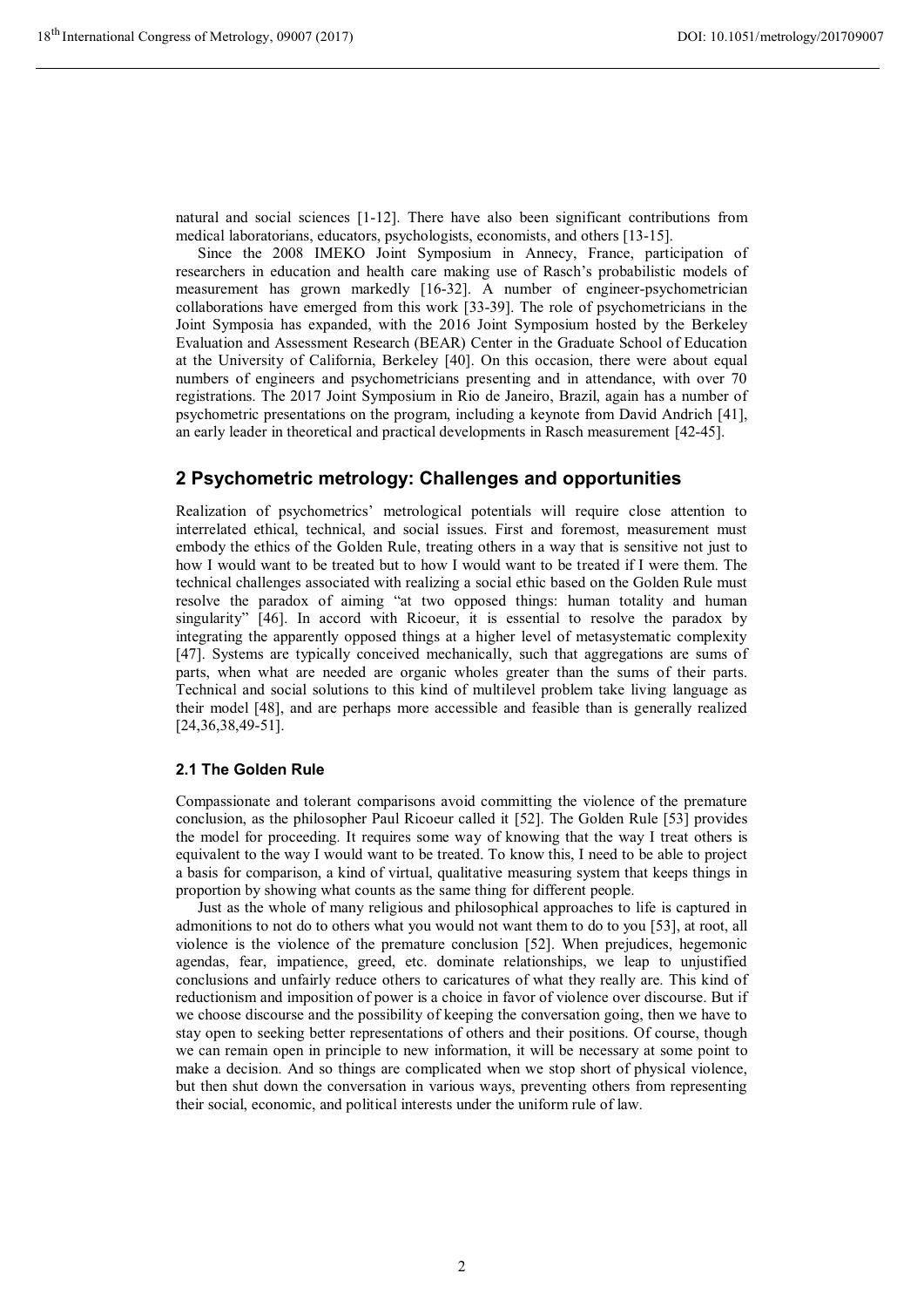So, recognizing that our judgments are always provisional and that no sample of evidence is ever absolutely conclusive, we have to be able to tell when our evidence is *sufficient* to the task of representing where someone stands. The technical challenges may be intimidating, but the sufficiency and necessity of Rasch's models [45,54] for integrating information across levels of complexity [50,55] is well established. The social challenges will likely be more difficult to overcome than the technical ones.

#### **2.2 Technical considerations**

To apply the Golden Rule there has to be some way of knowing when a service or action provided to others is the same as the one provided to me. The Golden Rule could then be enacted via comparisons based in analogies between people's values and what is valued. The usual way in which measurement information systems are conceived involves imposing rigid criteria onto situations to make them adhere to some kind of a law [48].

That is, systems for distributing and supporting the communication of measurement information have not typically taken into account all-pervasive discontinuities between denotative, metalinguistic, and metacommunicative levels of discourse [51,56]. To be able to say that my values are to one aspect of a situation as yours are to that or another aspect requires proportions of this kind to hold constant, within a known range of uncertainty, no matter which particular persons are addressed and no matter which aspects of the situation are involved. Furthermore, to be able to maintain the meaningfulness of these kinds of comparisons across levels of complexity, individual-level responses must organize themselves into repeatable invariant patterns at a group level, patterns that cannot be imposed from outside of the self-organizing process and that are not intended by any individual. The constructs measured and managed via Rasch models are these kinds of selforganized group-level phenomena , opening the door to potential resolutions of Ricoeur's paradox of human totality and human singularity.

These kinds of repeatable, invariant, and proportionate relationships are built into everyday model-based reasoning and have been extended into science via processes of analogy and metaphor [57-63]. The scientific status of psychology and the social sciences has long been conceived as contingent on shallow imitations of the methods and mathematics used in the natural sciences. Beginning from the routine cognitive processes used by humanity in general offers a far more promising path for enhanced creativity and innovation in these fields. And so it happens that Rasch [64] employed, in a limited and incomplete way [25,65], the method of analogy devised by Maxwell that was crucial to his successes in thermodynamics and electric field theory [57].

Statistically sufficient, invariant, and separable model parameters are the fundamental requirement of Rasch's probabilistic models for unidimensional measurement [43,44,64,66- 71]. The probabilistic form of psychometric models of measurement facilitates development of new ways of keeping the question open while still supporting decision processes and comparability. Provisional ways of not leaping to premature conclusions are built into probabilistic approaches to measurement in that survey, assessment, or test questions can be added or dropped, or adaptively administered, without compromising the comparability of the unit of measurement [72].

Technically, effective measurement systems involve (a) invariant units, with known uncertainties, (b) scientific laws modelling substantive relationships in the world, (c) hypotheses experimentally tested against data, (d) explanatory theories providing predictive control over the construct, and (e) methods for ensuring traceability to the standard unit. Information systems in education, health care, and many other fields incorporating measures have been available and in use for decades. Incomplete conceptualization of the social processes by which measures become integrated into everyday routines [73] have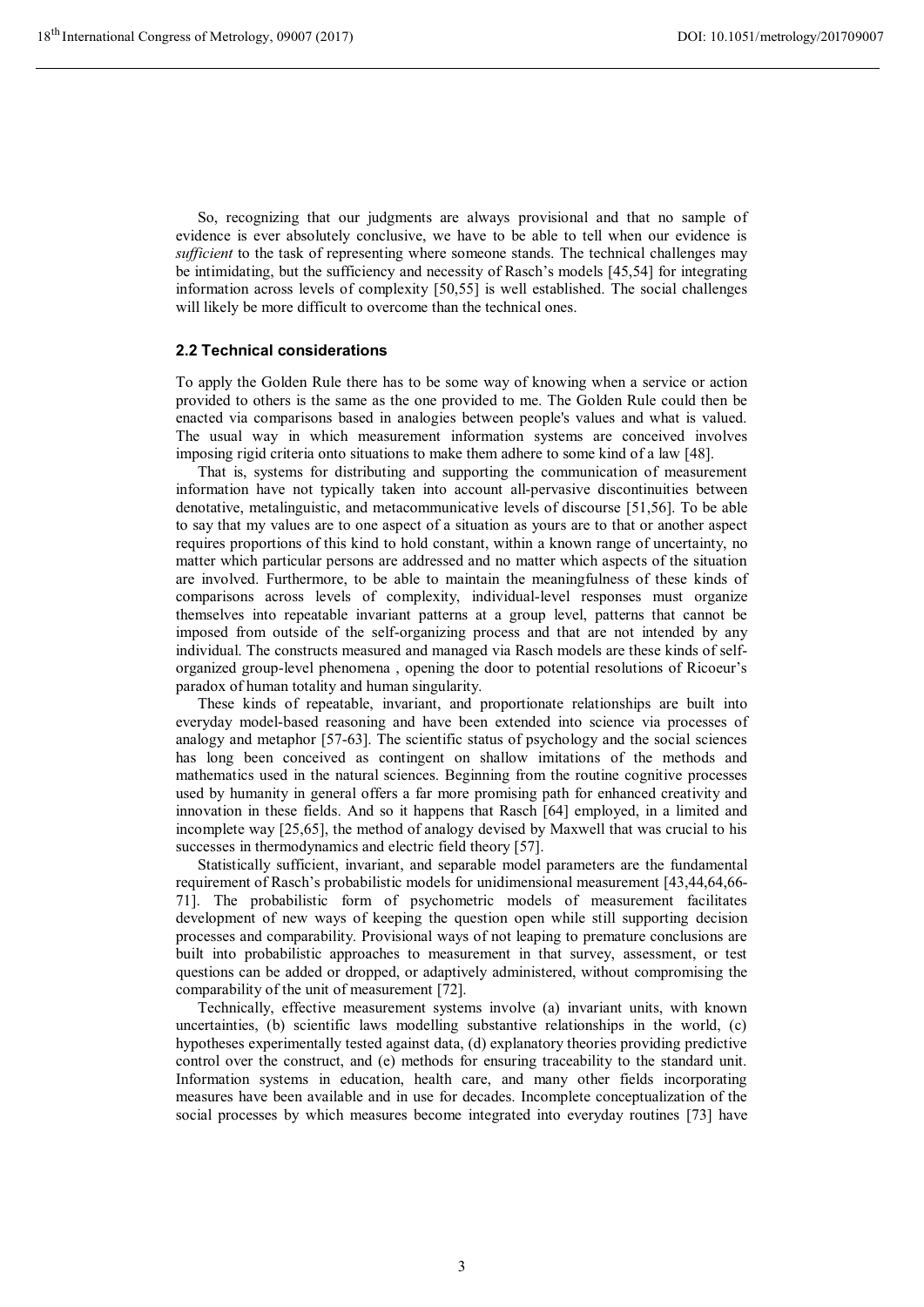hampered the fulfilment of the potential these systems have for resolving many outstanding issues of our time.

### **2.3 Social issues**

Alder [74] points out that

To do their job, standards must operate as a set of shared assumptions, the unexamined background against which we strike agreements and make distinctions. So it is not surprising that we take measurement for granted and consider it banal. Yet the use a society makes of its measures expresses its sense of fair dealing. That is why the balance scale is a widespread symbol of justice. ... Our methods of measurement define who we are and what we value.

He continues, saying that

Just as the French Revolution had proclaimed universal rights for all people, the savants argued, so too should it proclaim universal measures.

Ricoeur [75] explains how it happens that standardized symbol systems inform the background assumptions that make social life possible:

...the function of substituting signs for things and of representing things by the means of signs, appears to be more than a mere effect in social life. It is its very foundation. We should have to say…not only that the symbolic function is social, but that social reality is fundamentally symbolic.

Science extends everyday language and model-based reasoning by systematically using them to format processes and outcomes in ways that make them manageable and communicable [57,58]. This is not a new idea. Huxley wrote in 1862 that "The method of scientific investigation is nothing but the expression of the necessary mode of working of the human mind" [76]. Einstein similarly held that "The whole of science is nothing more than a refinement of everyday thinking" [77]. Natural language's cognitive ecosystems provide the model for scientific language's metrology networks [80-82]. Duncan accordingly [83] comments that "All measurement is...social measurement. Physical measures are made for social purposes" and that "The social roots of social measurement are in the social process itself."

The questions that arise in this context concern how the social processes giving rise to metrological traceability and unit standards can be extended into psychology and the social sciences. We have had in hand in psychology for decades mathematical proofs of sufficiency [45,54], experimental evidence of invariance [84], explanatory causal theories [85], and networks of instruments measuring in common units [26]. So why have economists and accountants been proposing models of human, social, natural, and manufactured capital for years—as alternatives to the traditional models of land, labour, and manufactured capital [86-88]—with no concomitant interest in the scientific measures needed to manage those stocks and flows? Why are the concepts of private property—and the capacity to profit from investments in it—not yet extended to the various forms of human, social, and natural capital? With over 50 years of successful high quality measurement of literacy, health, social, community, and natural capital, why does research into these forms of capital [89-93] not even raise the question as to if or how common currencies for the exchange of value might be devised?

How can we have universal human rights without universal measures of most forms of the capital needed for a functioning economy? Why is it impossible to know how many shares of literacy or health capital stocks we own, or what they are worth? Why are there no legally defensible and financially fungible forms of legal title to those shares? Why are investments in social capital not accountable to those providing the funds? Why must philanthropic capital markets remain so dysfunctional [94]?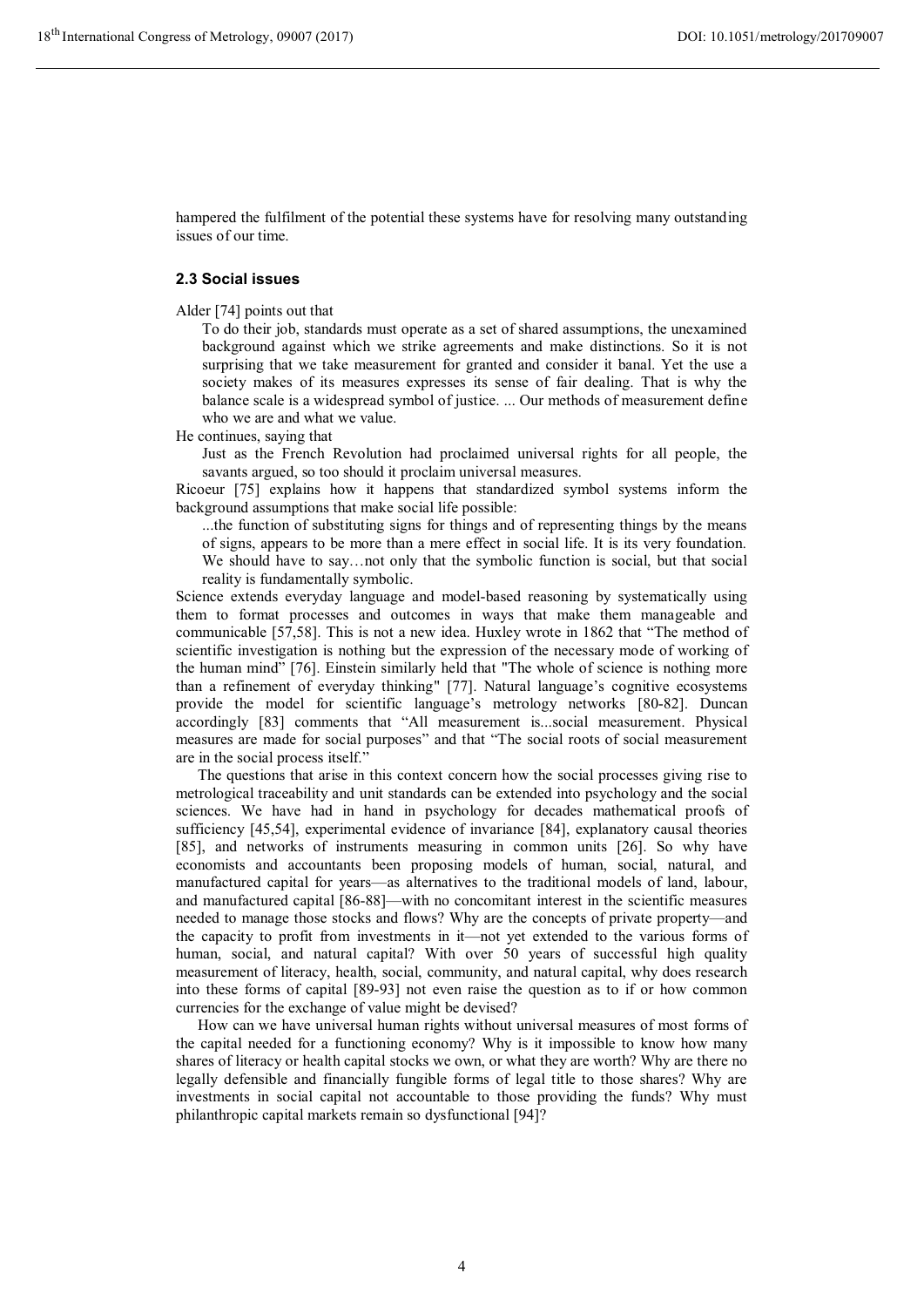# **3 Conclusion**

Answers to these questions and widely use of alternatives to existing mainstream psychometric methods and systems will emerge only when a science of precision measures connected via metrological traceability is complemented by effective legal, communications, and financial networks [24,49,95]. The barriers preventing realizations of these systems likely stem from insufficiently complex understandings of, and institutional processes accounting for, the discontinuities separating levels of complexity in language use [51,56,96,97].

To be effective, measurement systems, or better, metasystems, spanning scientific, legal, communications, and financial domains must be capable of functioning across multiple levels of complexity. These metasystems will need to be situated in a larger social context cognizant of needs for the relevant standards bodies, educational programs and textbooks, professional societies, legal and regulatory oversight, accounting and economic applications, etc. Those standards bodies, programs, societies, etc. can be expected to emerge as metrologically traceable implementations of these models gain traction in measuring and managing human [98], social , and natural capital [101,102]. As that happens, it will become increasingly apparent that many of today's political, regulatory, and business failings are functions of social capital market inefficiencies. When any individual's, community's, firm's, or government's stock of social capital is routinely measured and traded in public markets, and public opinion gets solidly behind the economics of scientifically tuned and calibrated Genuine Progress Indicators and Happiness Indexes [103], it will be easier to detect and prevent the kinds of failings and abuses economies repeatedly suffer [24,49,104,105].

If our methods of measurement define who we are and what we value, who are we when we willingly continue measuring educational, health, human resource, social service, and environmental quality outcomes in units that vary wildly in quality and size? Who would we be if we were using methods that provide meaningful, constant units with known uncertainties? What do we value when we allow unfair measurements to dictate policies and practices that surely could be improved if higher quality information was available to decision makers? Is this our sense of fair dealing? Or should we redouble our efforts to establish ethical comparisons as our standard background assumptions, taking advantage of recent technical accomplishments and insights into the need for balancing harmony and dissonance, consensus and disagreement, across multiple levels of complexity in our fundamentally symbolic social systems of systems?

### **References**

- 1. L. Finkelstein, Kybernetes **4**(4), 215 (1975)
- 2. L. Finkelstein, Measurement **34**(1), 39(10) (July, 2003)
- 3. L. Finkelstein, Measurement **38**(4), 267 (2005)
- 4. L. Finkelstein, Measurement **42**(9), 1270 (2009)
- 5. L. Finkelstein M.S. Leaning, Measurement **2**(1), 25 (1984)
- 6. L. Mari, Measurement **27**, 71 (2000)
- 7. L. Mari, P. Carbone, D. Petri, in Modern Measurements: Fundamentals and Applications (eds A. Ferrero, D. Petri, P. Carbone, M. Catalani) 203 (John Wiley & Sons, Inc., 2015)
- 8. L. Mari, V. Lazzarotti, R. Manzini, Measurement **42**(2), 241 (2009)
- 9. L. Mari, L. Sartori, L. Measurement **40**, 233 (2007)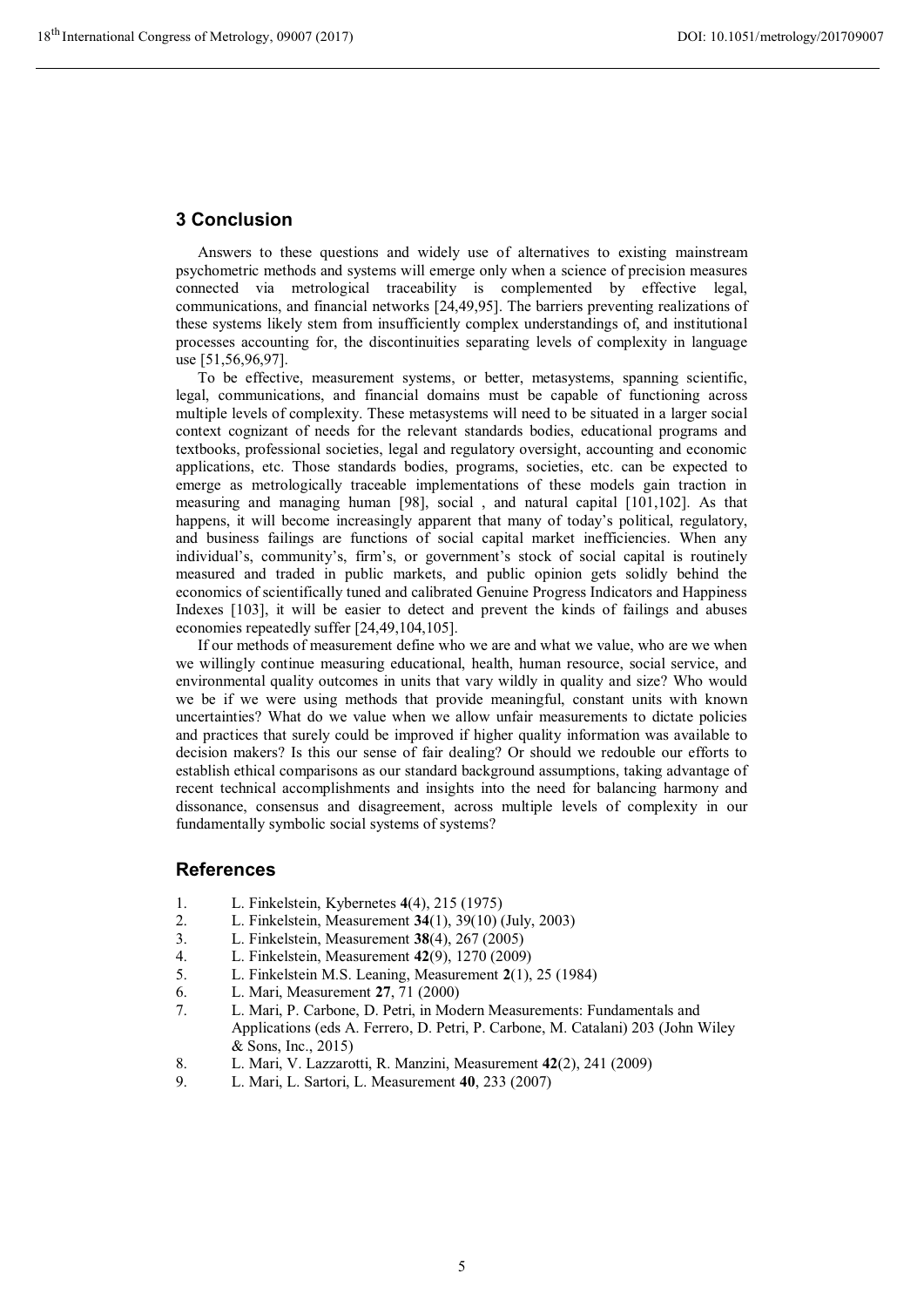- 10. G.B. Rossi, Measurement and Probability: A Probabilistic Theory of Measurement with Applications (eds M.G. Cain, J. Tesar, M. van Veghel), Springer Series in Measurement Science and Technology (Springer, New York, 2013)
- 11. L. R. Pendrill, R. Emardson, B. Berglund, M. Gröning, A. Höglund, A. Cancedda, G. Quinti, F. Crenna, G.B. Rossi, J. Drnovsek, G., Gersak, G. van der Heijden, K. Kallinen, N. Ravaja, NCSLi Measure: The J. Meas. Sci. **5**(2), 34 (2010)
- 12. K. Sapozhnikova, R. Taymanov, Meas. Sci. Rev. **10**(3), 78 (2010)
- 13. M. Boumans, Philos. Sci. **72**(5), 850 (2005)
- 14. J. Michell, Measurement **38**, 285 (2005)
- 15. K. Sijtsma, Measurement **42**, 1209 (2011)
- 16. N. Bezruczko, N. J. Physics Conf. Series **459**, 012020 (2013)
- 17. N. Bezruczko, S.-P. Chen, C. Hill, J.M. Chesniak, International Measurement Confederation (IMEKO) (Www.dbthueringen.de/servlets/DerivateServlet/Derivate-24575/IMEKO2011\_TOC.pdf, Jena, Germany, August 31 to September 2, 2011)
- 18. N. Bezruczko, S.S. Fatani, J. Physics Conf. Series **238**(1) (2010)
- 19. F.R. Camargo, B.J. Henson, J. Physics Conf. Series **459**(1), 012009 (2013)
- 20. F.R. Camargo, B.J. Henson, J. Physics Conf. Series **588**(1), 012012 (2015)
- 21. W.P. Fisher Jr., Rasch Meas. Trans. **22**(1), 1147 (2008)
- 22. W.P. Fisher Jr., Rasch Meas. Trans. **24**(2), 1278 (2010)
- 23. W.P. Fisher Jr., Rasch Meas. Trans. **25**(4), 1349 (2012)
- 24. W.P. Fisher Jr., Measurement **42**(9), 1278 (2009)
- 25. W.P. Fisher Jr., J. Physics Conf. Series **238**(1), 012016 (2010)
- 26. W.P. Fisher Jr., A. J. Stenner, Measurement **92**, 489 (2016)
- 27. R.J. Lange, Physics Conf. Series **588**(1), 012028 (2015)
- 28. R.W. Massof, K. Schmidt, D.M. Laby, D. Kirschen, D. Meadows, J. Physics Conf. Series **459**(1), 012027 (2013)
- 29. A.J. Stenner, W.P. Fisher Jr., J. Physics Conf. Series **459** 012025 (2013)
- 30. A. Stephanou, W.P. Fisher Jr., J. Physics Conf. Series **459**, 012026 (2013)
- 31. D. Torres Irribarra, R. Freund, W.P. Fisher Jr., M. Wilson, J. Physics Conf. Series **588** 012042 (2015)
- 32. M.R. Wilson, Measurement **46**, 3766 (2013)
- 33. L. Mari, A. Maul, D.T. Irribarra, M. Wilson, Measurement **100**, 115 (2016)
- 34. L. Mari, M. Wilson, J. Physics Conf. Series **459**(1), 012002 (2013)
- 35. L. Mari, M. Wilson, Measurement **51**, 315 (2014)
- 36. L. Mari, M. Wilson, Instrumentation and Measurement Technology Conference (I2MTC), 2015 IEEE International, 1522 (11-14 May, 2015)
- 37. L. Pendrill, W.P. Fisher Jr., J. Physics Conf. Series **459**, 012057 (2013)
- 38. L. Pendrill, W.P. Fisher Jr., Measurement **71**, 46 (2015)
- 39. M. Wilson, L. Mari, A. Maul, D. Torres Irribara, J. Physics Conf. Series **588** 012034 (2015)
- 40. M. Wilson, W.P. Fisher Jr., J. Physics Conf. Series **772**(1), 011001 (2016)
- 41. D. Andrich, J. Physics Conf. Series, in press (2017)
- 42. D. Andrich, Psychometrika **43**(4), 561 (1978)
- 43. D. Andrich, Rasch Models for Measurement, Sage University Paper Series on Quantitative Applications in the Social Sciences, vol. series no. 07-068 (Sage Publications, Beverly Hills, California, 1988)
- 44. D. Andrich, Medical Care **42**(1), I-7 (2004)
- 45. D. Andrich, Psychometrika **75**(2), 292 (2010)
- 46. P. Ricoeur, Political and Social Essays (eds Stewart, D. & Bien, J.) (Ohio University Press, Athens, Ohio, 1974)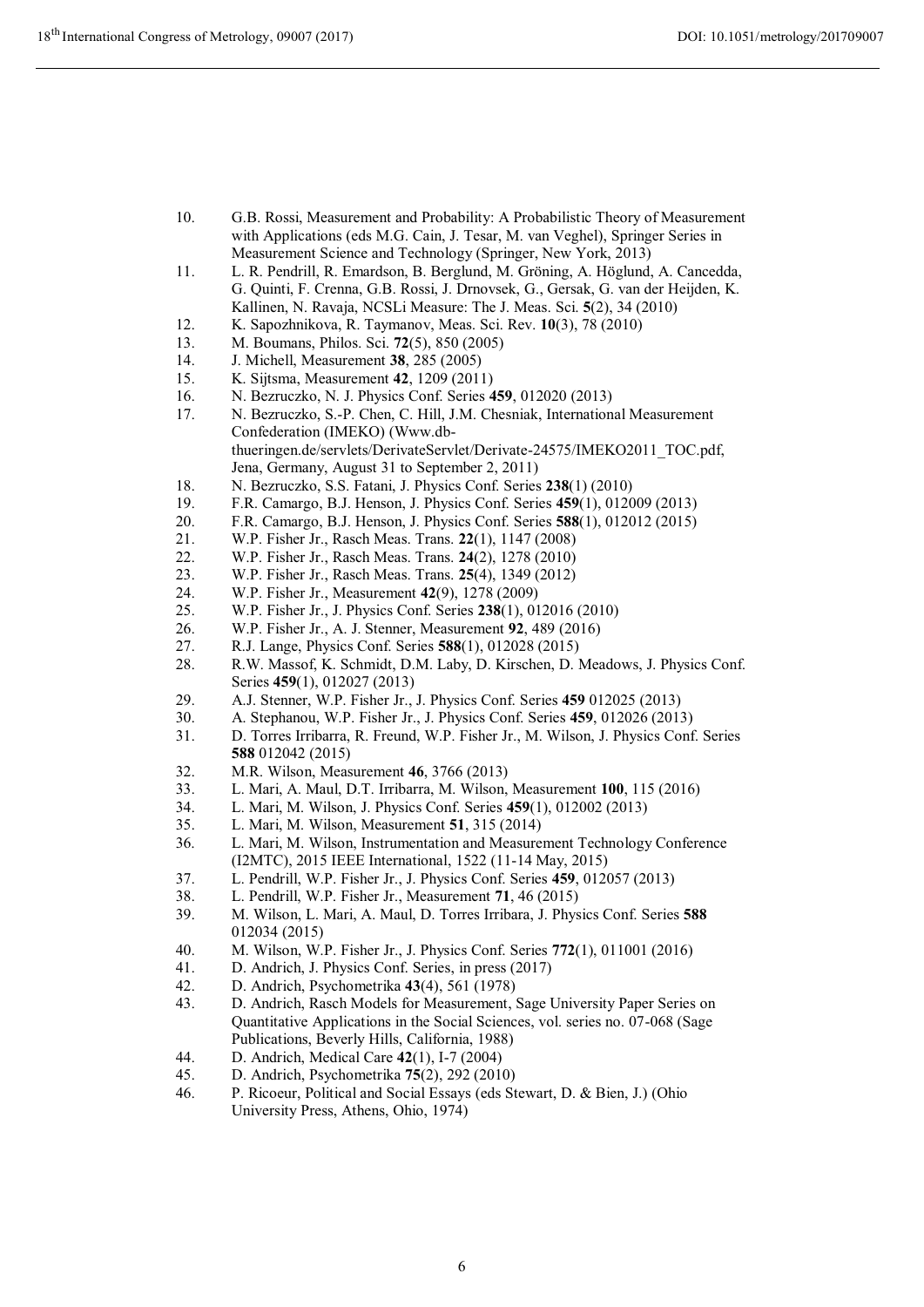- 47. T. Dawson, Internat. J. Behav. Develop. **26**(2), 154 (2002)
- 48. J.C. Scott, Seeing Like a State (Yale University Press, New Haven, 1998)<br>49. W.P. Fisher Jr., Standards Engineering 64(3), 1 (2012)
- 49. W.P. Fisher Jr., Standards Engineering **64**(3), 1 (2012)
- 50. W.P. Fisher Jr., Procedia Computer Science, In review (2017)
- 51. W.P. Fisher Jr., E. P.-T. Oon, S.J. Benson, Physics Conf. Series, in review (2017)
- 52. P. Ricoeur, in Political and Social Essays by Paul Ricoeur (eds Stewart, D. & Bien, J.) 88-101 (Ohio University Press, Athens, Ohio, 1974)
- 53. L. Dossey, Explore: J. Science and Healing **3**(1), 1 (2007)
- 54. E.B. Andersen, Psychometrika **42**(1), 69 (1977)
- 55. T.L. Dawson, K.W. Fischer, Z. Stein, New Ideas in Psychology **24**, 229 (2006)
- 56. S.L. Star, K. Ruhleder, Information Systems Research **7**(1), 111-134 (1996)
- 57. N.J. Nersessian, in Reading Natural Philosophy: Essays in the History and Philosophy of Science and Mathematics (ed Malament, D.) 129-166 (Open Court, Lasalle, Illinois, 2002)
- 58. N.J. Nersessian, Philosophy of Science **73**, 699 (2006)
- 59. N.J. Nersessian, Mind, Culture, and Activity **19**, 222 (2012)
- 60. M. Black, Models and Metaphors (Cornell University Press, Ithaca, New York, 1962)
- 61. M. Black, in Metaphor and Thought (ed Ortony, A.) 19 (Cambridge University Press, Cambridge, 1979)
- 62. M. Hesse, Models and Analogies in Science (Notre Dame University Press, Notre Dame, Indiana, 1970)
- 63. T.S. Kuhn, in Metaphor and Thought (ed Ortony, A.) 409 (Cambridge University Press, Cambridge, 1979)
- 64. G. Rasch, Probabilistic Models for Some Intelligence and Attainment Tests, (reprint, University of Chicago Press, 1980) (Danmarks Paedogogiske Institut, Copenhagen, Denmark, 1960)
- 65. W.P. Fisher Jr., A.J. Stenner, in Pacific Rim Objective Measurement Symposium 2012 Conference Proceedings (eds Zhang, Q. & Yang, H.) 1 (Springer-Verlag, Berlin, Germany, 2013)
- 66. T. Bond, C. Fox, Applying the Rasch Model: Fundamental Measurement in the Human Sciences, 3d Edition (Routledge, New York, 2015)
- 67. W.P. Fisher Jr., B.D. Wright, Internat. J. Educ. Res. **21**(6), 559 (1994)
- 68. E.V. Smith Jr., R.M. Smith, Introduction to Rasch Measurement (JAM Press, Maple Grove, MN, 2004)
- 69. M. Wilson, Constructing Measures: An Item Response Modeling Approach (Lawrence Erlbaum Associates, Mahwah, New Jersey, 2005)
- 70. B.D. Wright, J. Educ. Meas. **14**(2), 97 (1977)
- 71. B.D. Wright, in The New Rules of Measurement: What Every Educator and Psychologist Should Know (eds S.E. Embretson, S.L. Hershberger) 65-104 (Lawrence Erlbaum Associates, Hillsdale, New Jersey, 1999)
- 72. M. Barney, W.P. Fisher Jr., Ann. Rev. Organiz. Psychol. Organiz. Behav. **3**, 469 (2016)
- 73. W.P. Fisher Jr., M. Wilson, Pensamiento Educativo **52**(2), 58 (2015)
- 74. K. Alder, The Measure of All Things (The Free Press, New York, 2002)
- 75. P. Ricoeur, Hermeneutics and the Human Sciences (Cambridge University Press, Cambridge, England, 1981)
- 76. T.H. Huxley, On Our Knowledge of the Causes of the Phenomena of Organic Nature (Robert Hardwicke, London, 1862)
- 77. A. Einstein, in Ideas and Opinions (eds Seelig, C. & and others) (trans Bargmann, S.) 290-323 (Bonanza Books, New York, 1954)